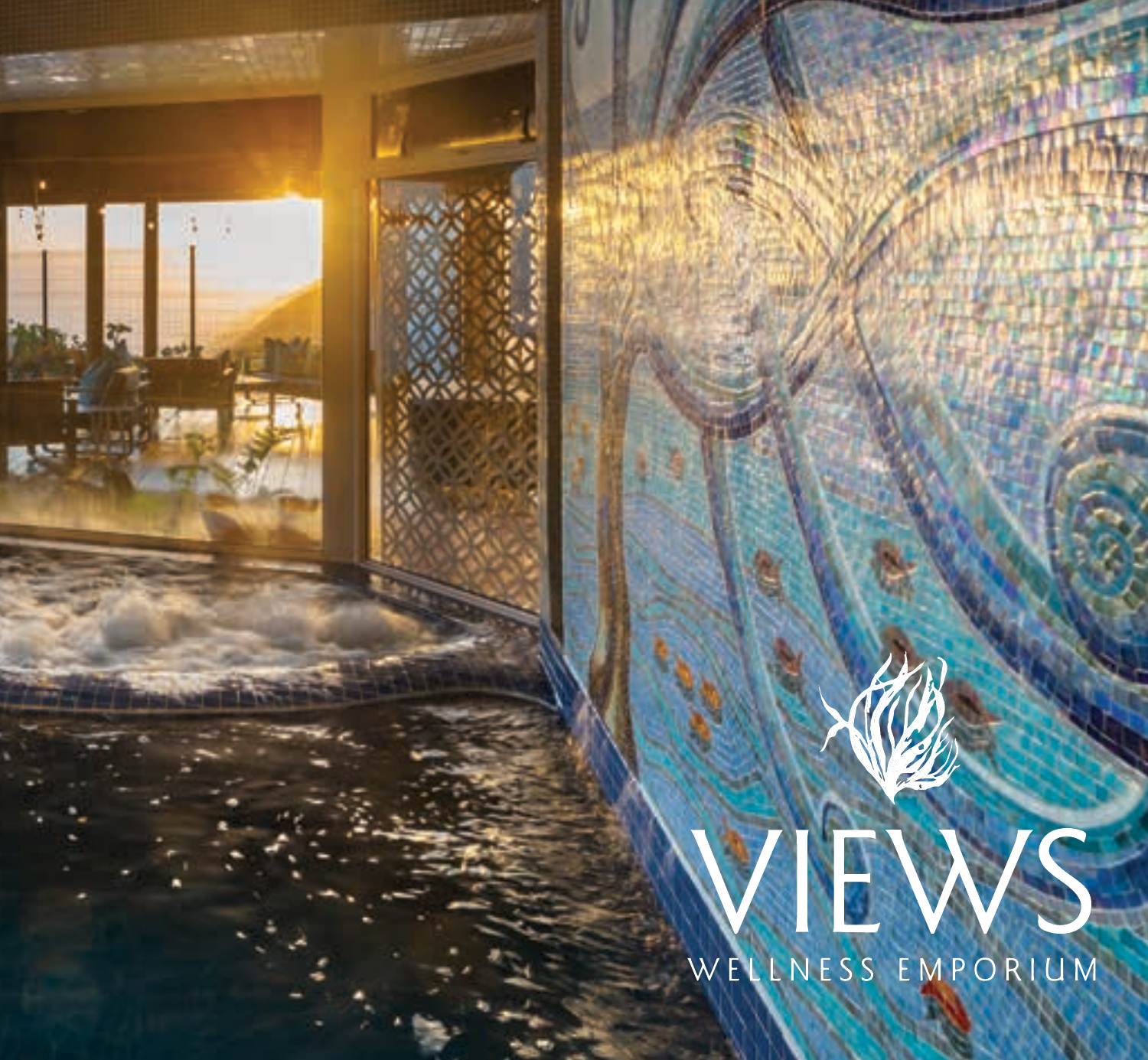# WELLNESS BY THE SEA

Operating hours: Monday to Sunday 09:00 to 18:00

Contact details: www.viewshotel.co.za | spabookings@viewshotel.co.za | +27 44 877 8010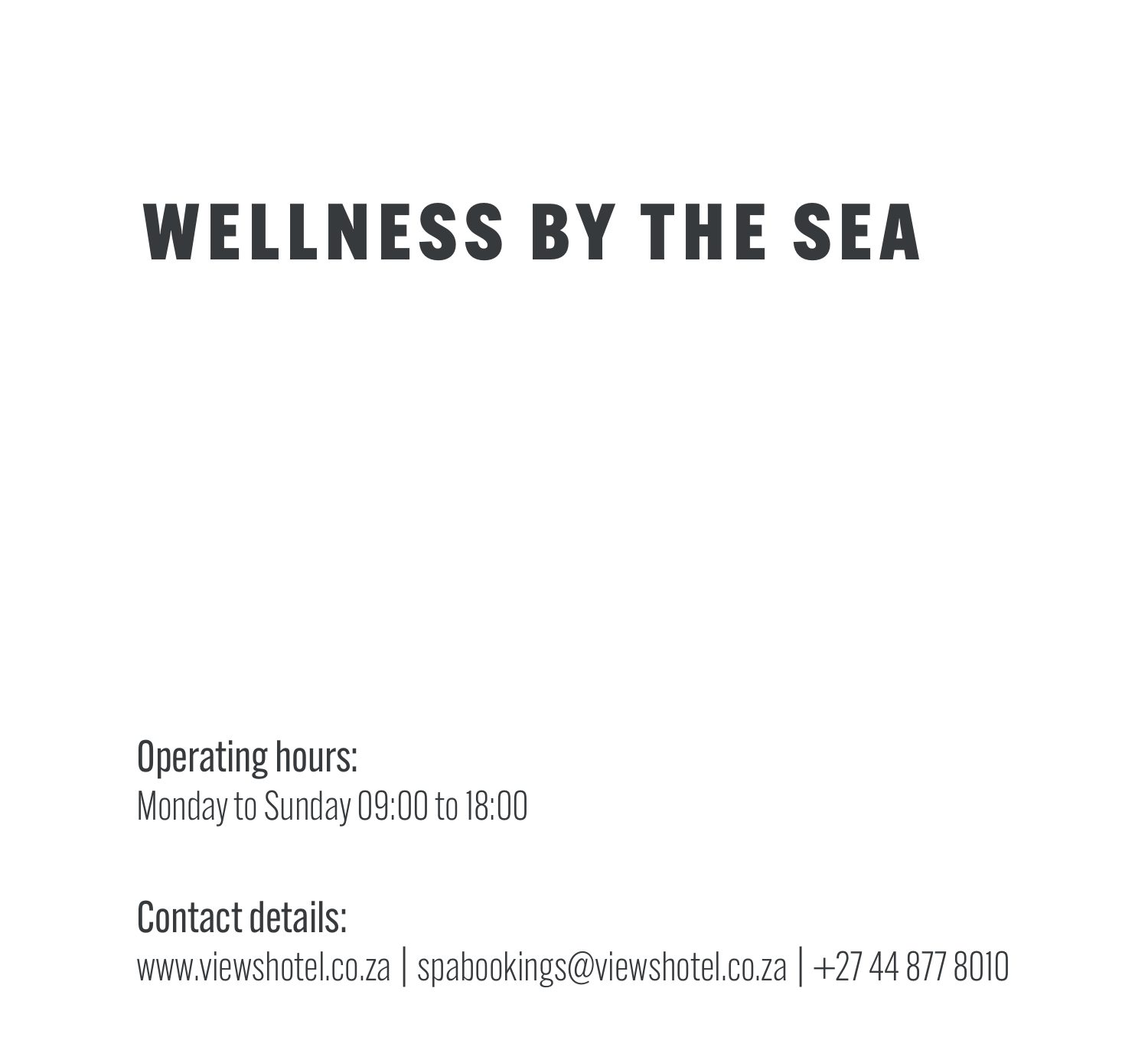# SPA LIFESTYLE EXPERIENCES

| <b>HARMONY</b><br>Moroccan rasul steam cleanse, serenity massage, revive foot treatment                                 | $150 \text{ min}$ 980    |
|-------------------------------------------------------------------------------------------------------------------------|--------------------------|
| <b>PURE</b><br>Moroccan rasul steam cleanse, herbal oil massage, Indian head massage                                    | $150 \text{ min}$   1180 |
| <b>RESTORE</b><br>Moroccan rasul steam cleanse, back massage, professionally recommended<br>facial, spa deluxe pedicure | $180 \text{ min}$   1420 |
| <b>NURTURE</b><br>Salt glow, relaxing back massage, professionally recommended facial,<br>spa deluxe pedicure           | $180 \text{ min}$   1420 |
| <b>BALANCE</b><br>Moroccan rasul steam cleanse, 90min serenity massage, professionally<br>recommended facial            | $210 \text{ min}$   1470 |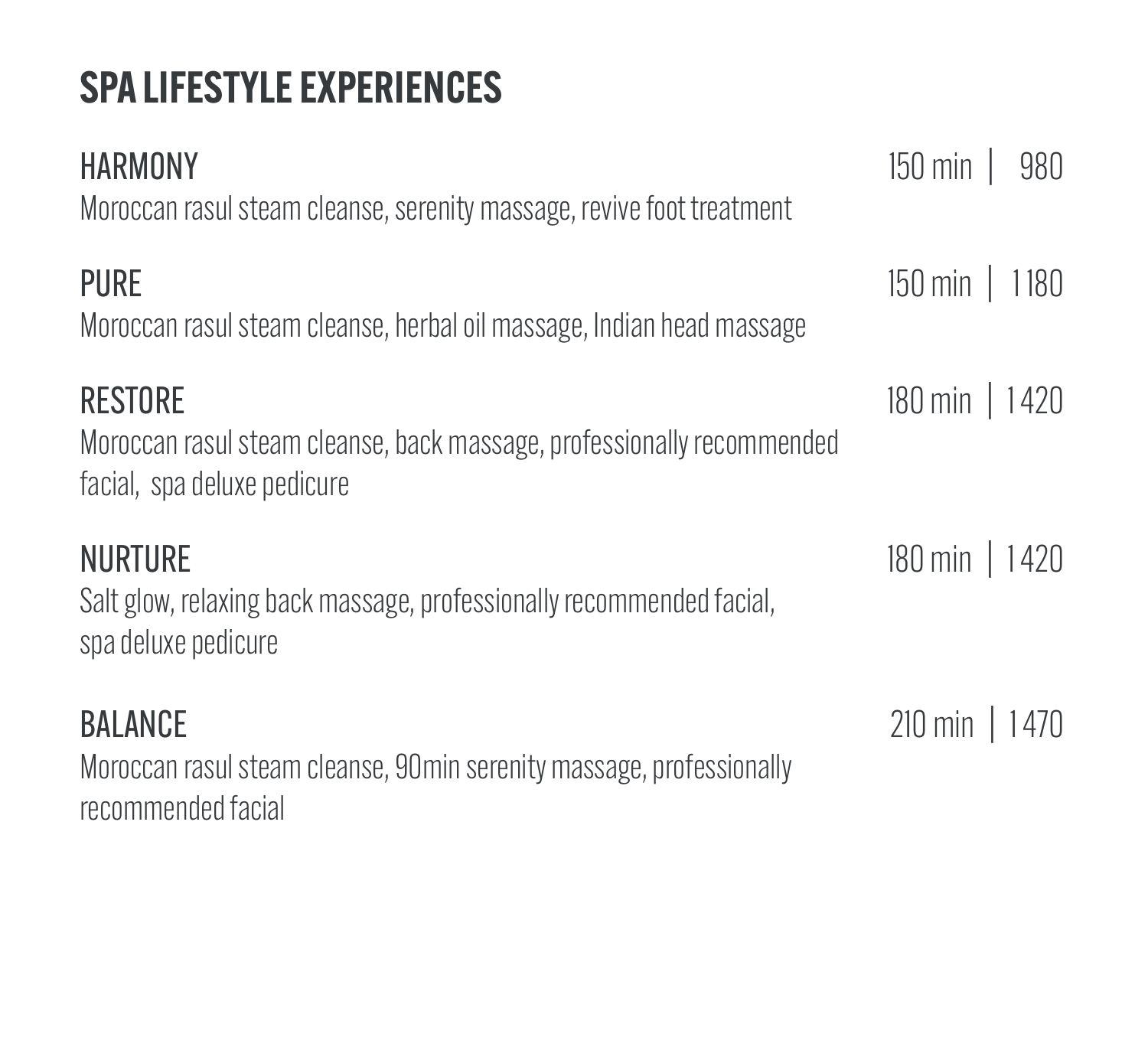## SPA CEREMONIES

#### ME TIME FULL DAY 1 2 440 Moroccan rasul steam cleanse, serenity full body massage, Indian head massage, healthly spa lunch, professionally recommended facial, spa deluxe pedicure and spa deluxe manicure

# BIRTH RIGHT (pre and post natal) 150 min | 1070

Salt glow, pregnancy massage, spa deluxe pedicure

#### A GENTLEMAN'S AGREEMENT 150 min | 1340 Relaxing back massage, purifying back treatment, professionally recommended facial, revive foot treatment

# TOGETHERNESS (couples) 150 min | 1 920 Moroccan rasul steam cleanse, couples serenity massage, mineral hydro bath

#### MINDFUL WEDDING 270 min | 1560

Moroccan rasul steam cleanse, serenity full body massage, mineral hydro bath, spa deluxe pedicure and spa deluxe manicure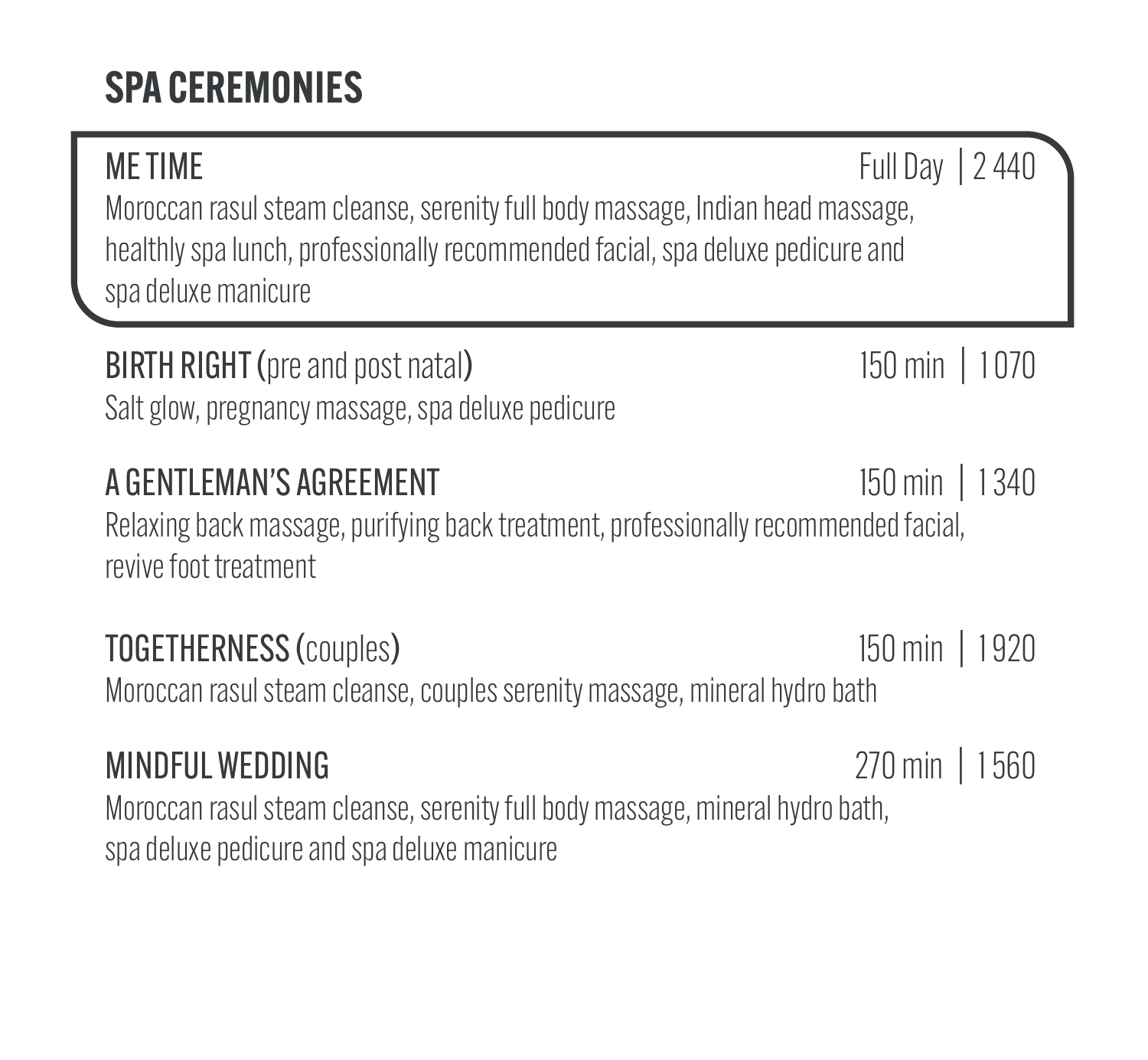#### CLEARLIFT HIGH POWER Q-SWITCHED NdYAG 1064NM NON-ABLATIVE SKIN RESURFACING AND REJUVENATION - NO DOWNTIME

Skin remodeling, pigmentation, fine lines and wrinkles, rejuvenation

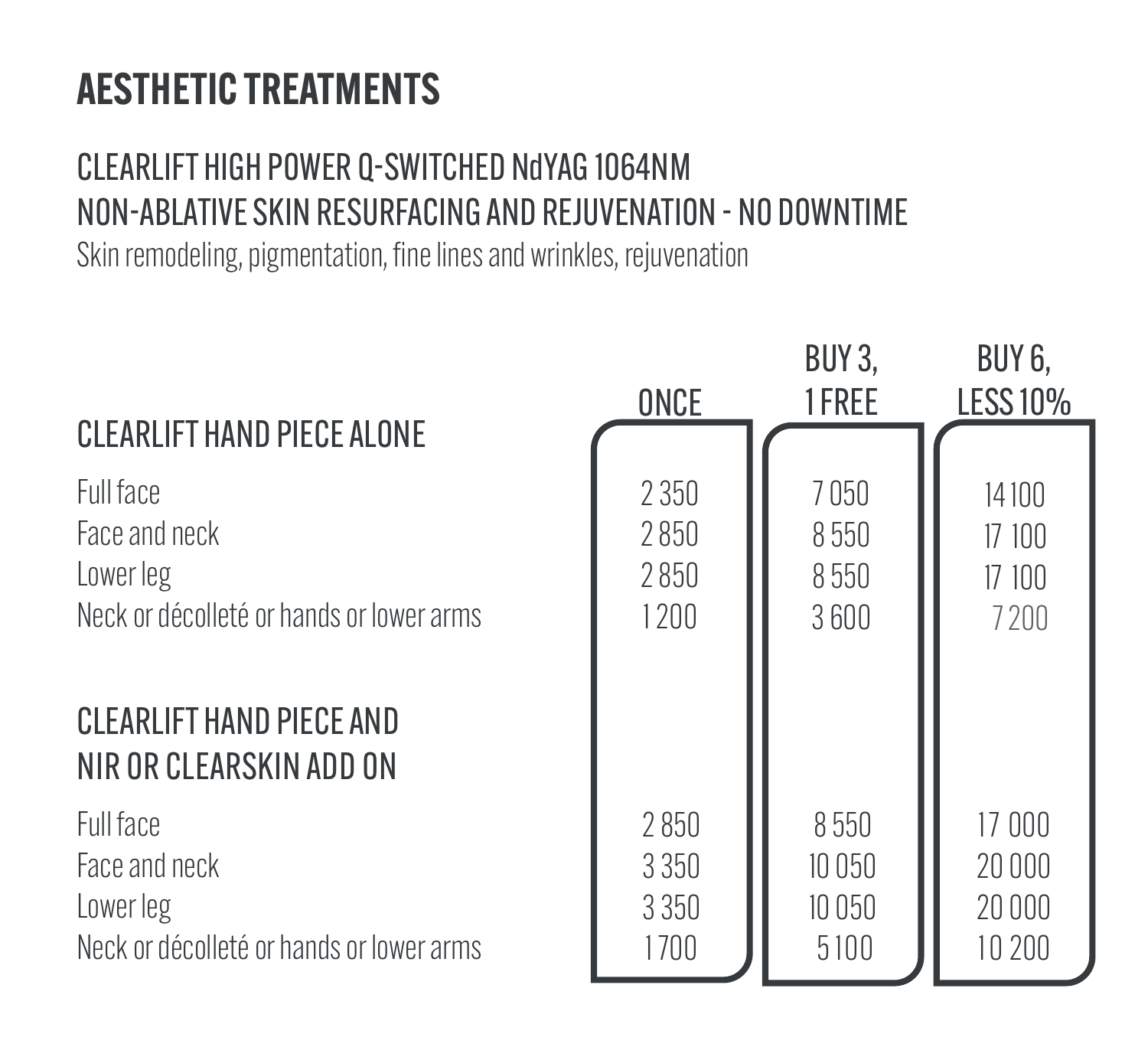#### CLEARLIFT HIGH POWER Q-SWITCHED NdYAG 1064NM ABLATIVE SKIN RESURFACING AND REJUVENATION - DOWNTIME

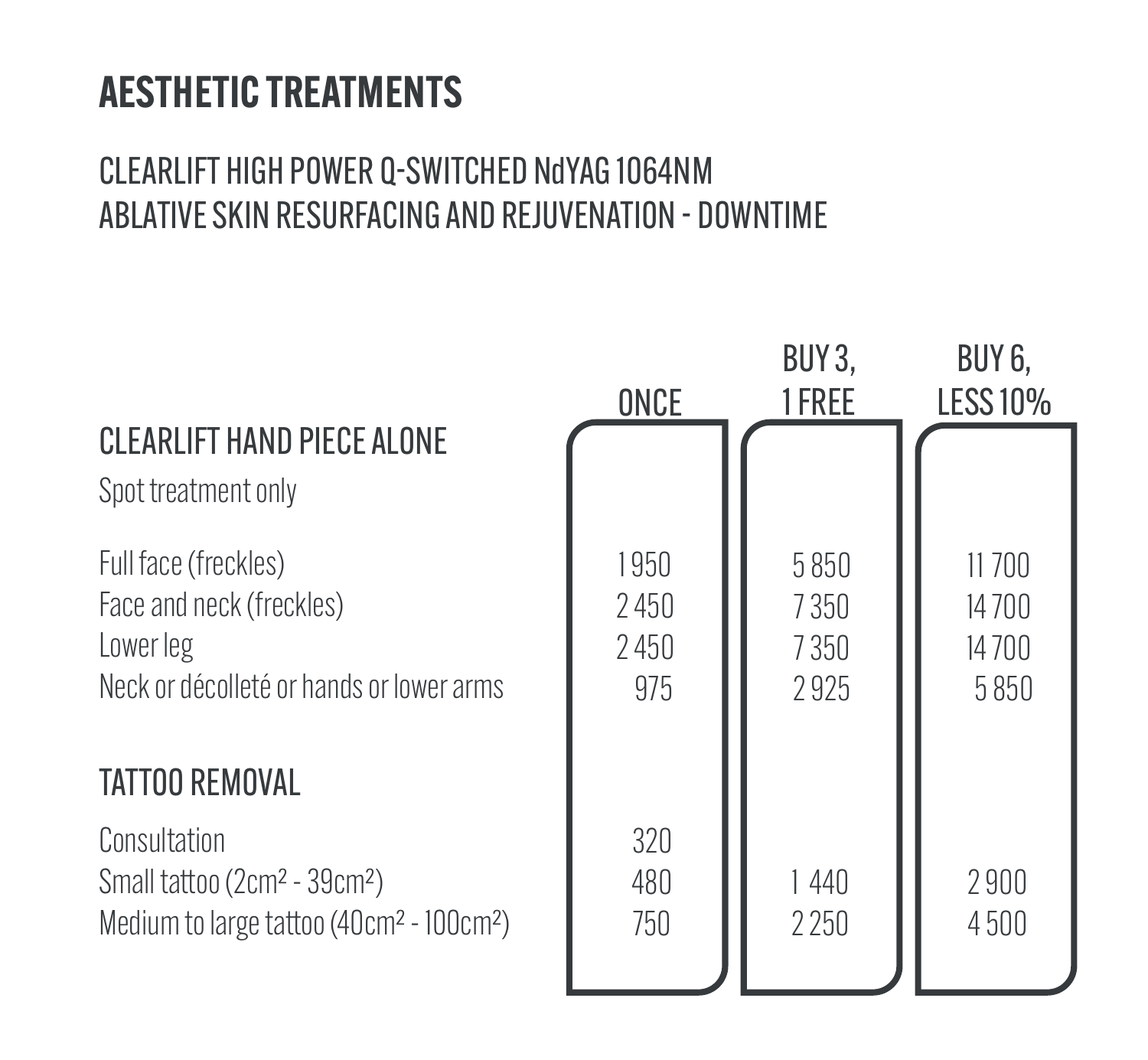#### CLEARSKIN ERBIUM GLASS 1540NM HAND PIECE NON-ABLATIVE OR ABLATIVE

#### ACTIVE ACNE

Half face Full face Upper back or chest

#### ACNE SCARRING

Half face Full face Upper back or chest

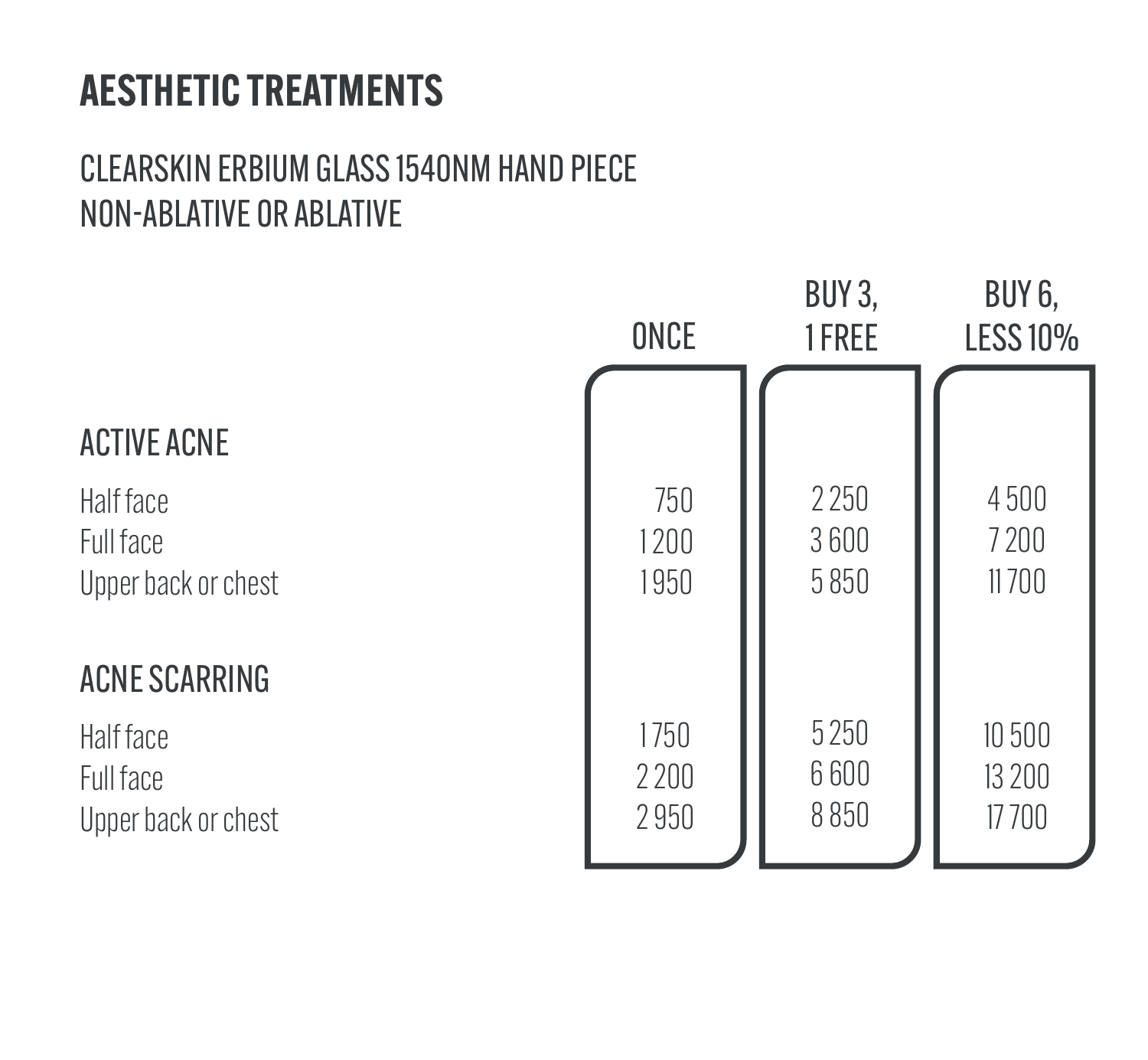

#### NEAR INFRARED (NIR) CELL REGENERATION HP

Stretch marks, skin tightening, instant glow, muscle and joint or Arthritis pain relief, cellulite

Full face Face and neck Neck or décolleté or half abdomen Hands or feet Buttocks or thighs or knees or arms or full abdomen

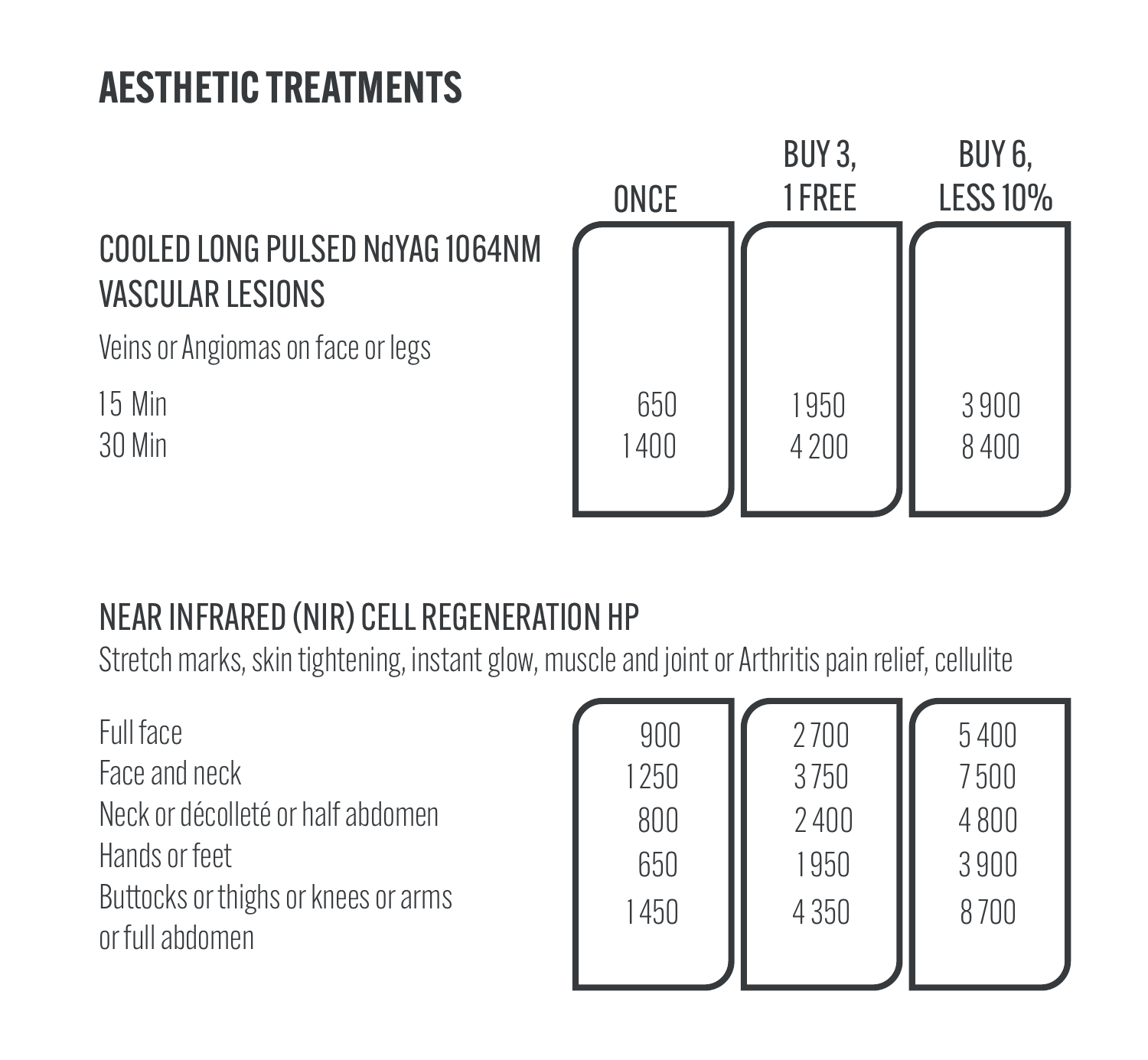SHR SUPER HAIR REMOVAL | PAIN FREE HAIR FREE™ | IN MOTION™ | CONTACT COOLING

|      |                                                                                                                               | <b>ONCE</b>       | BUY 3,<br>1 FREE    | BUY 6,<br><b>LESS 10%</b> | BUY 8,<br><b>LESS 15%</b> |
|------|-------------------------------------------------------------------------------------------------------------------------------|-------------------|---------------------|---------------------------|---------------------------|
| FACE | <b>Full face</b><br>Chin and jawline or cheeks or<br>neck back<br>Upper lips or brows or earlobe<br>or neck front or forehead | 750<br>350<br>250 | 2250<br>1050<br>750 | 4500<br>2100<br>1500      | 6000<br>2800<br>2000      |
| LEGS | Feet including toes                                                                                                           | 270               | 810                 | 1620                      | 2160                      |
|      | Half leg                                                                                                                      | 1500              | 4500                | 9000                      | 12000                     |
|      | $3/4$ leg                                                                                                                     | 1850              | 5550                | 11100                     | 14800                     |
|      | Full leg                                                                                                                      | 2650              | 7950                | 15900                     | 21200                     |
| ARMS | <b>Underarms</b>                                                                                                              | 450               | 1350                | 2700                      | 3600                      |
|      | Forearms                                                                                                                      | 700               | 2100                | 4 2 0 0                   | 5600                      |
|      | Full arms                                                                                                                     | 1300              | 3900                | 7800                      | 10 400                    |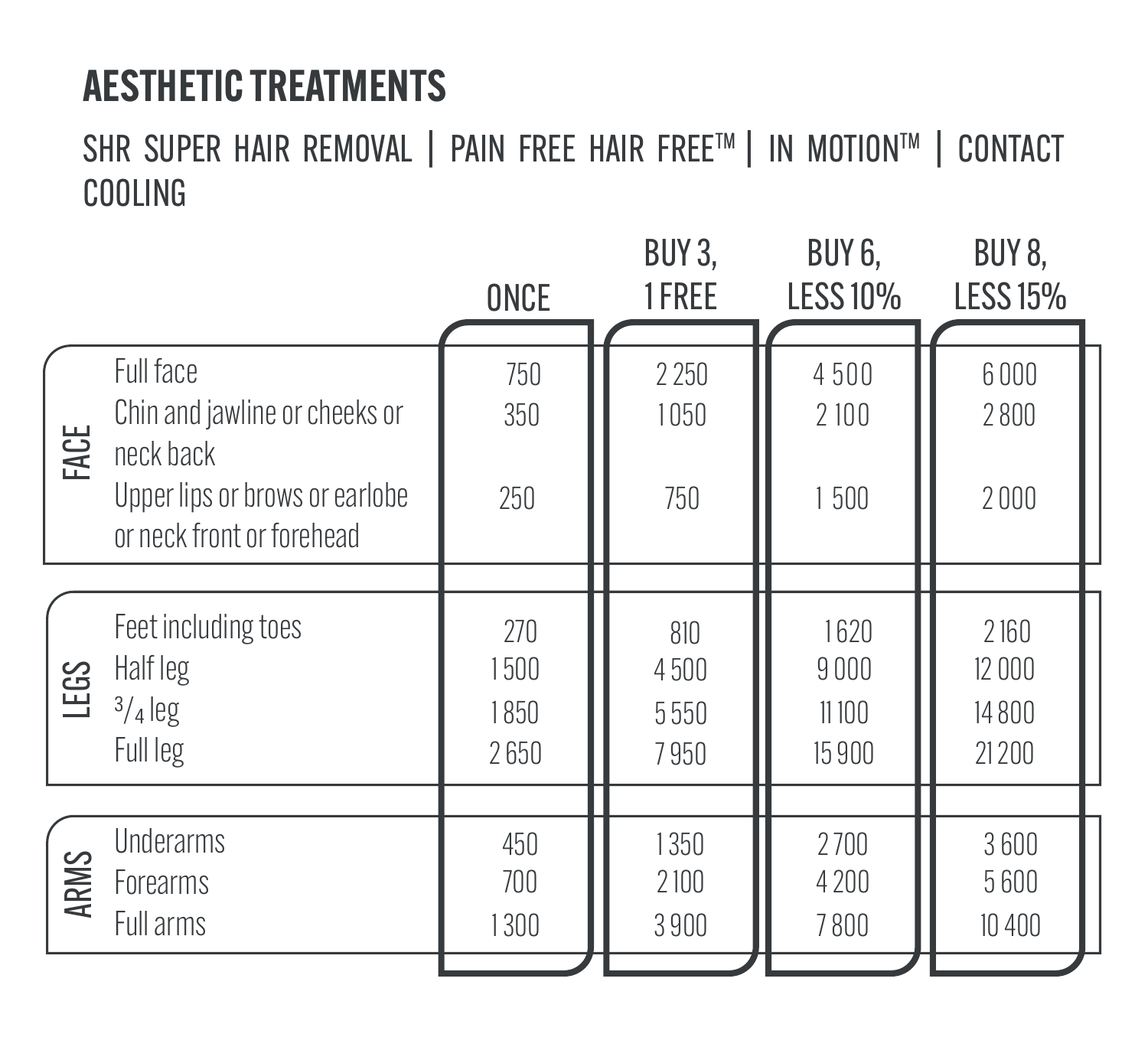SHR SUPER HAIR REMOVAL | PAIN FREE HAIR FREE™ |IN MOTION™ | CONTACT COOLING

|       |                                                              | <b>ONCE</b>                       | <b>BUY 3,</b><br>1 FREE             | BUY 6,<br><b>LESS 10%</b>             | BUY 8,<br><b>LESS 15%</b>              |  |
|-------|--------------------------------------------------------------|-----------------------------------|-------------------------------------|---------------------------------------|----------------------------------------|--|
| TORS0 | Half back<br>Full back<br>Shoulders<br>Chest<br>Belly bottom | 1100<br>1900<br>650<br>850<br>250 | 3300<br>5700<br>1950<br>2550<br>750 | 6600<br>11400<br>3900<br>5100<br>1500 | 8800<br>15 200<br>5200<br>6800<br>2000 |  |
| BIKIN | Sides and top<br>Full bikini<br>Hollywood                    | 500<br>950<br>1250                | 1500<br>2850<br>3750                | 3000<br>5700<br>7500                  | 4000<br>7600<br>10 000                 |  |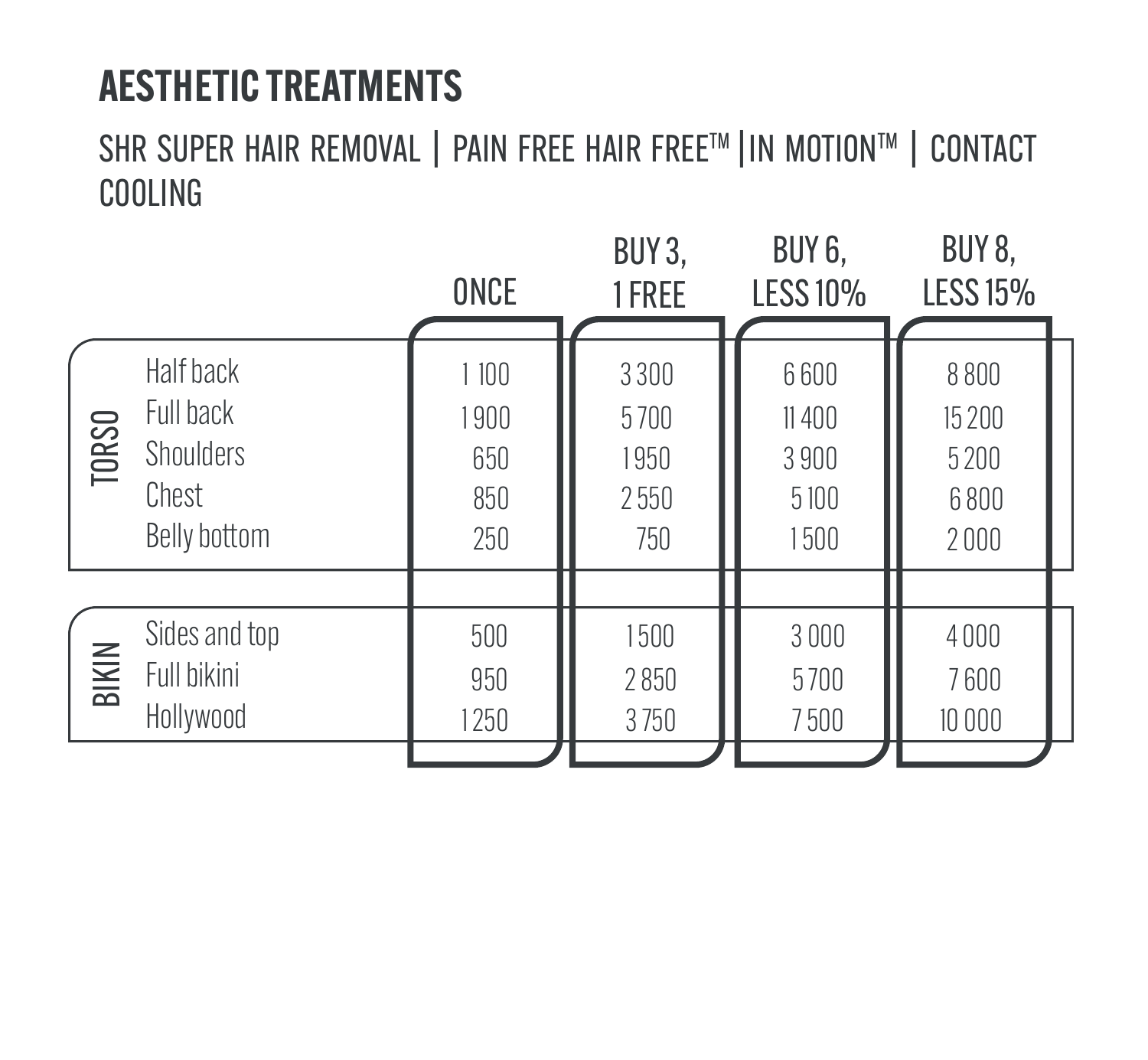# FACIALS

#### **BABOR**

| THE UNIQUE EXPERIENCE                 |                           |
|---------------------------------------|---------------------------|
| Babor skin revitalising               | $60 \text{ min}$  <br>720 |
| Babor men's skin treatment            | 690<br>$60 \text{ min}$   |
| THE EXPERT EXPERIENCE                 |                           |
| Therapro skin peel                    | 60 min   1100             |
| Doctor Bahor ultimate vitamin         | 75 min   980              |
| Retinol treatment                     | 75 min   1190             |
| <b>OPTIPHI</b>                        |                           |
| <b>ACTIVE SCIENTIFIC SKINCARE</b>     |                           |
| Classic hydrate & repair facial       | $60 \text{ min}$<br>660   |
| Classic radiance boost facial         | 660<br>$60 \text{ min}$   |
| Classic anti-aging stimulating facial | 740<br>$90 \text{ min}$   |
| LHA peel                              | 640<br>$30 \text{ min}$   |
| Rejuvenation peel 25%-30%             | 780<br>$60 \text{ min}$   |
| 30/30 peel                            | 780<br>$60 \text{ min}$   |
| Packages of 4 peels                   | 1850                      |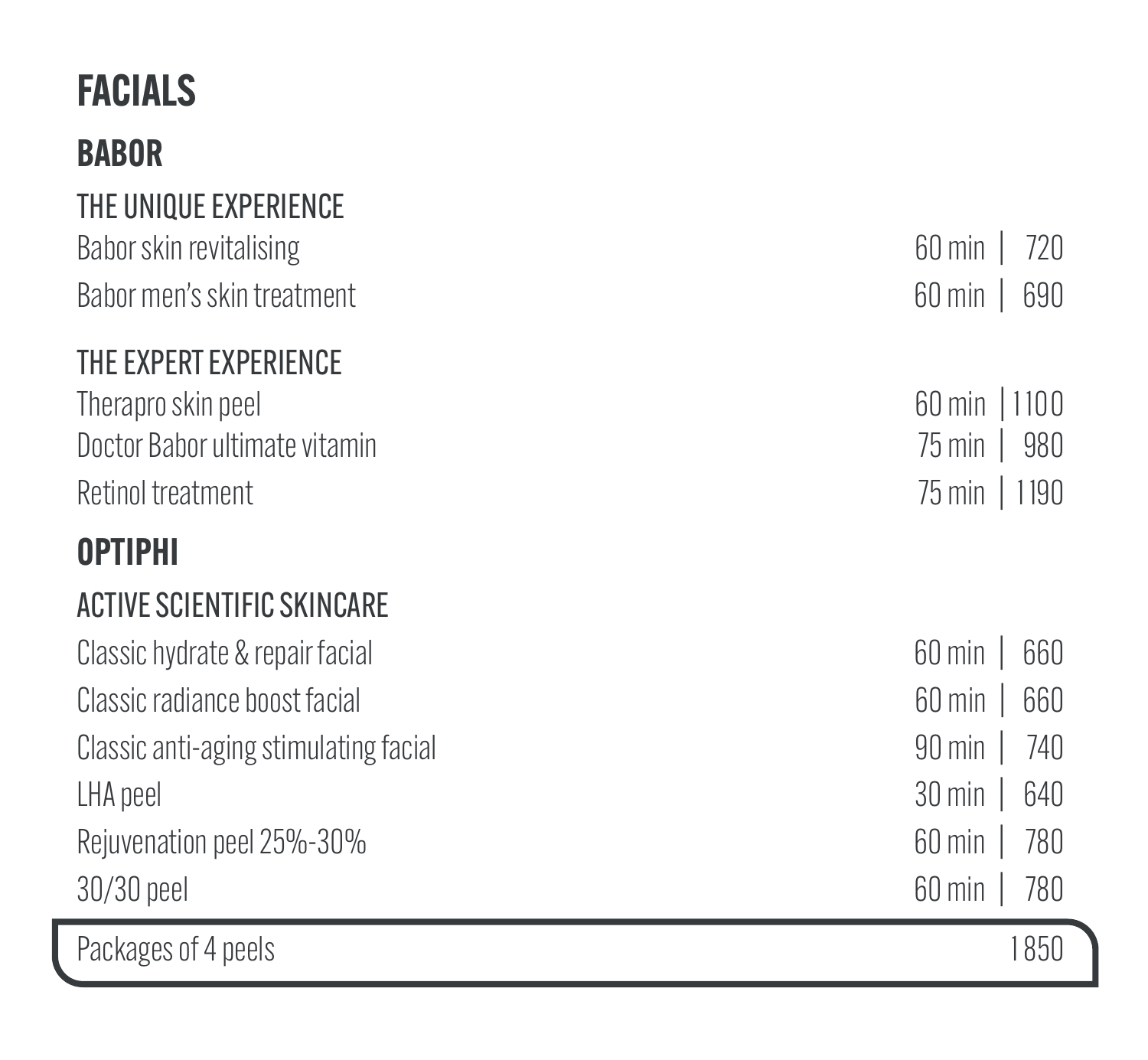# FACIALS

#### ESSE

Г

#### PROBIOTIC SKINCARE

| Sensitivity soothing facial                       | $60 \text{ min}$<br>620  |
|---------------------------------------------------|--------------------------|
| Anti aging anti-oxidant boost facial              | $60 \text{ min}$<br>640  |
| Plus premium probiotic facial (including ampoule) | 760<br>$90 \text{ min}$  |
| Beta hydroxy booster peel                         | $30 \text{ min}$<br>440  |
| Course of 4 peels                                 | 1420                     |
| <b>ADVANCED FACIALS</b>                           |                          |
| BT Nano mini treatment                            | $30 \text{ min}$<br>670  |
| BT Nano non-surgical facelift                     | $105 \text{ min}$   1110 |
| <b>MICRONEEDLING</b>                              |                          |
| Full face                                         | 60 min   1390            |
| Face and neck                                     | 75 min   1650            |
| Face, neck and décolleté                          | 90 min   1800            |
| Package of 4 face and neck                        | 5280                     |
| Package of 6 face and neck                        | 7425                     |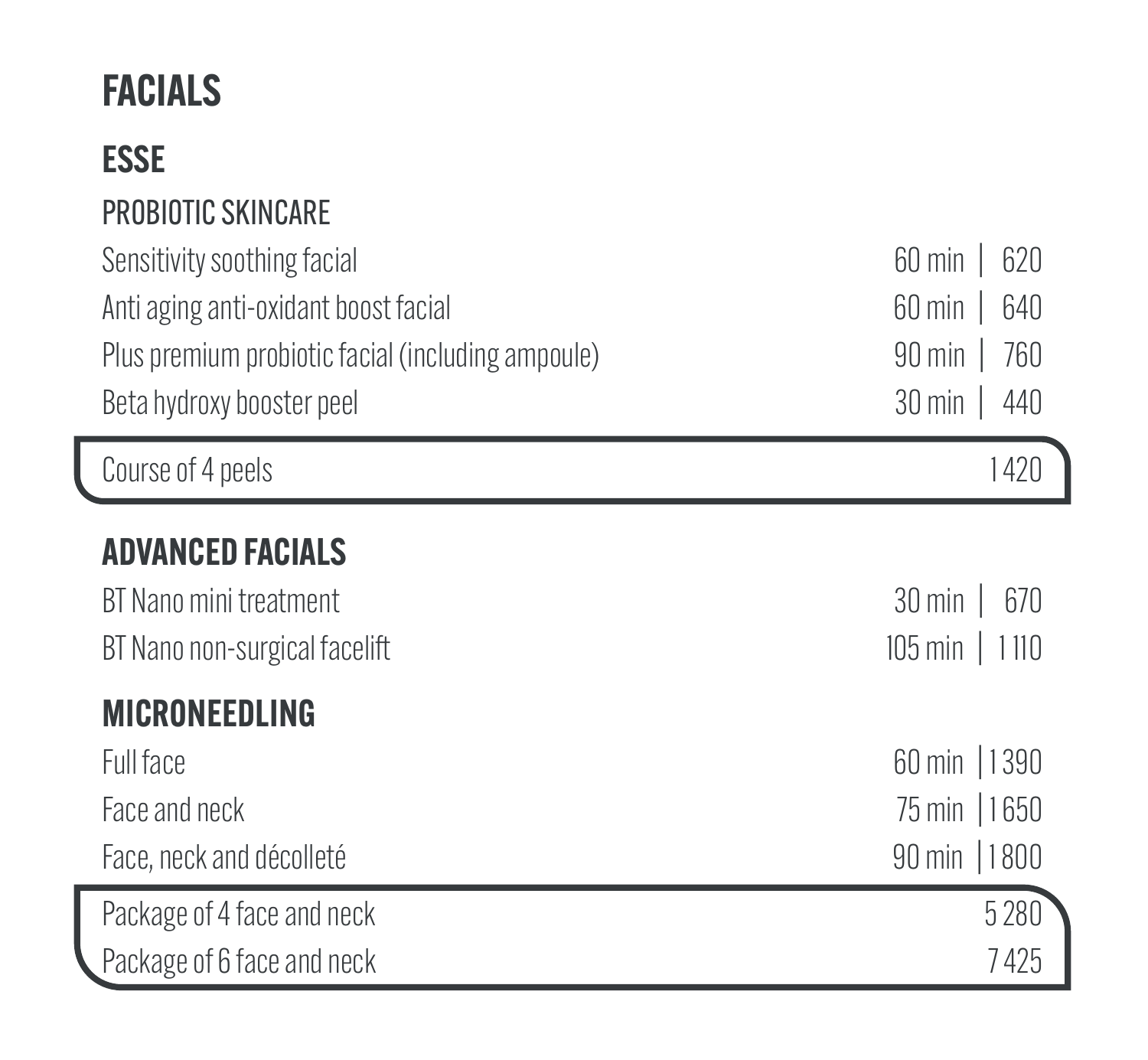# BROWS AND LASHES

#### MICROBLADING

| Brows: initial treatment<br>Brows: follow up treatment | 120 min   1600<br>$90 \text{ min}$ 700 |
|--------------------------------------------------------|----------------------------------------|
| Package: initial and one follow up treatment           | 1900                                   |
| <b>CLASSIC LASH EXTENSIONS</b>                         |                                        |
| Full set classic lash extensions                       | $120 \text{ min}$<br>570               |
| 2-3 week lash fill                                     | $60 \text{ min}$<br>320                |
| 4 week lash fill                                       | $90 \text{ min}$<br>400                |
| Lash snak off                                          | $30 \text{ min}$<br>100                |
| <b>BRIGHTENING EYE TINTING</b>                         |                                        |
| Evahrow tint                                           | $15 min$ $\overline{ }$<br>ΩN          |

| Eyebrow tint          | $15 \text{ min}$   80  |  |
|-----------------------|------------------------|--|
| Eyelash tint          | 30 min   80            |  |
| Eyelash and brow tint | $30 \text{ min}$   110 |  |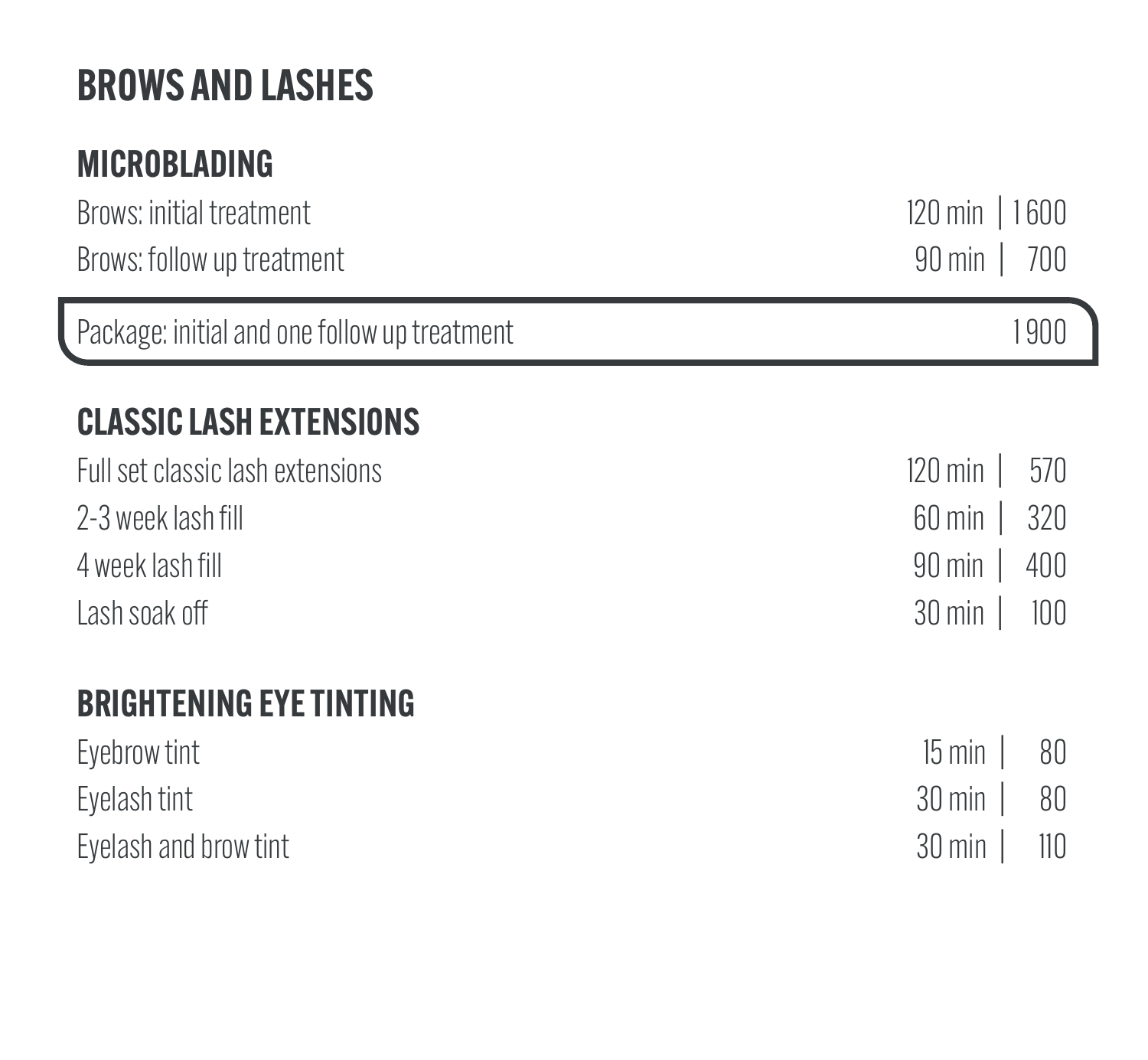# KRYOLAN MAKE UP

| Minimal/natural everyday makeup with soft contour and bold natural lip | 450                       |
|------------------------------------------------------------------------|---------------------------|
| Special occasion makeup including lashes                               | 500                       |
| Sophisticated smokey eye with natural/bold lip including lashes        | 550                       |
| Bridal makeup including lashes                                         | 650                       |
| Minimal glow (for children under the age of 13)                        | 250                       |
| <b>HAIR REMOVAL</b>                                                    |                           |
| Lip or chin or brow                                                    | $15$ min  <br>60          |
| Face                                                                   | $30 \text{ min}$<br>140   |
| Underarm                                                               | $30 \text{ min}$<br>100   |
| Bikini or 1/2 arm                                                      | 160<br>$30 \text{ min}$   |
| $\frac{1}{2}$ leg or $\frac{1}{2}$ chest or full arm                   | $45 \text{ min}$   200    |
| $3/4$ leg                                                              | $45 \,\mathrm{min}$   230 |
| <b>Brazilian</b>                                                       | $45 \,\mathrm{min}$   220 |
| Hollywood                                                              | $45 \,\mathrm{min}$   260 |
| Full leg or back or chest                                              | 60 min   $270$            |
|                                                                        |                           |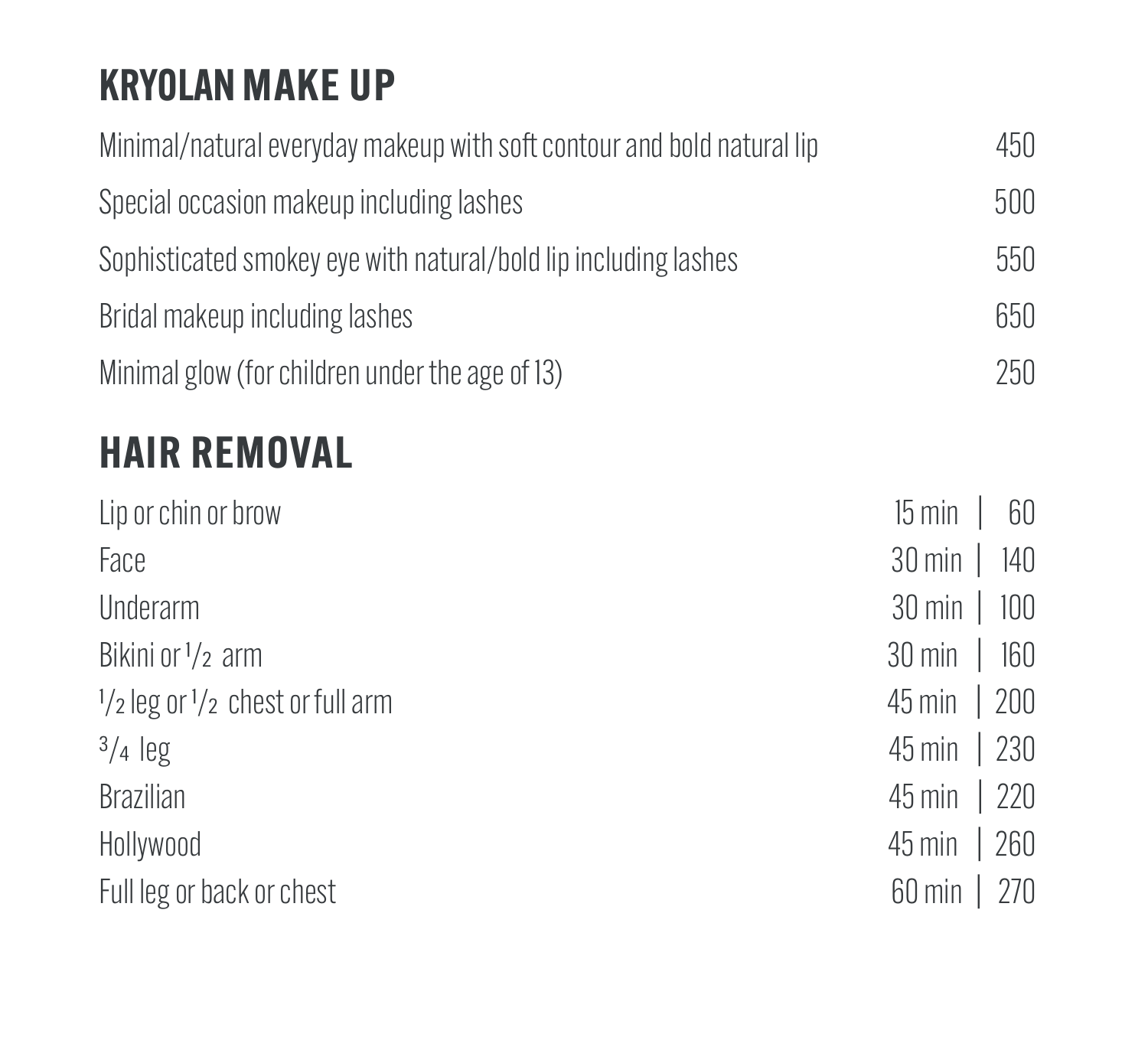# MANICURE AND PEDICURE

| Mini manicure or pedicure     | $30 \text{ min}$   180 |
|-------------------------------|------------------------|
| Revive hand or foot treatment | $30 \text{ min}$   250 |
| Spa deluxe manicure           | 60 min   280           |
| Spa deluxe pedicure           | 60 min   340           |
| Bio sculpture manicure        | $60 \text{ min}$   310 |
| Bio sculpture pedicure        | $60 \text{ min}$ 360   |
| Paraffin dip hands or feet    | 70<br>$15 \text{ min}$ |
| French polish add on          | $15 \text{ min}$<br>60 |
| Gel add on                    | $15 \text{ min}$   195 |
| Gel or shellac soak off       | 60<br>$30 \text{ min}$ |
| Acrylic soak off              | 60 min   $130$         |

#### NAIL ADD ON TREATMENTS

| Hand or foot exfoliation | $15 \text{ min}$ 30      |  |
|--------------------------|--------------------------|--|
| Medi heel peel           | $20 \text{ min}$   $100$ |  |

#### PRINCESS COMBO

(UNDER 12 YEARS, ACCESS TO THE HYDRO LOUNGE FROM 14 YEARS AND OLDER)

Buff and polish on hands and feet 60 min | 200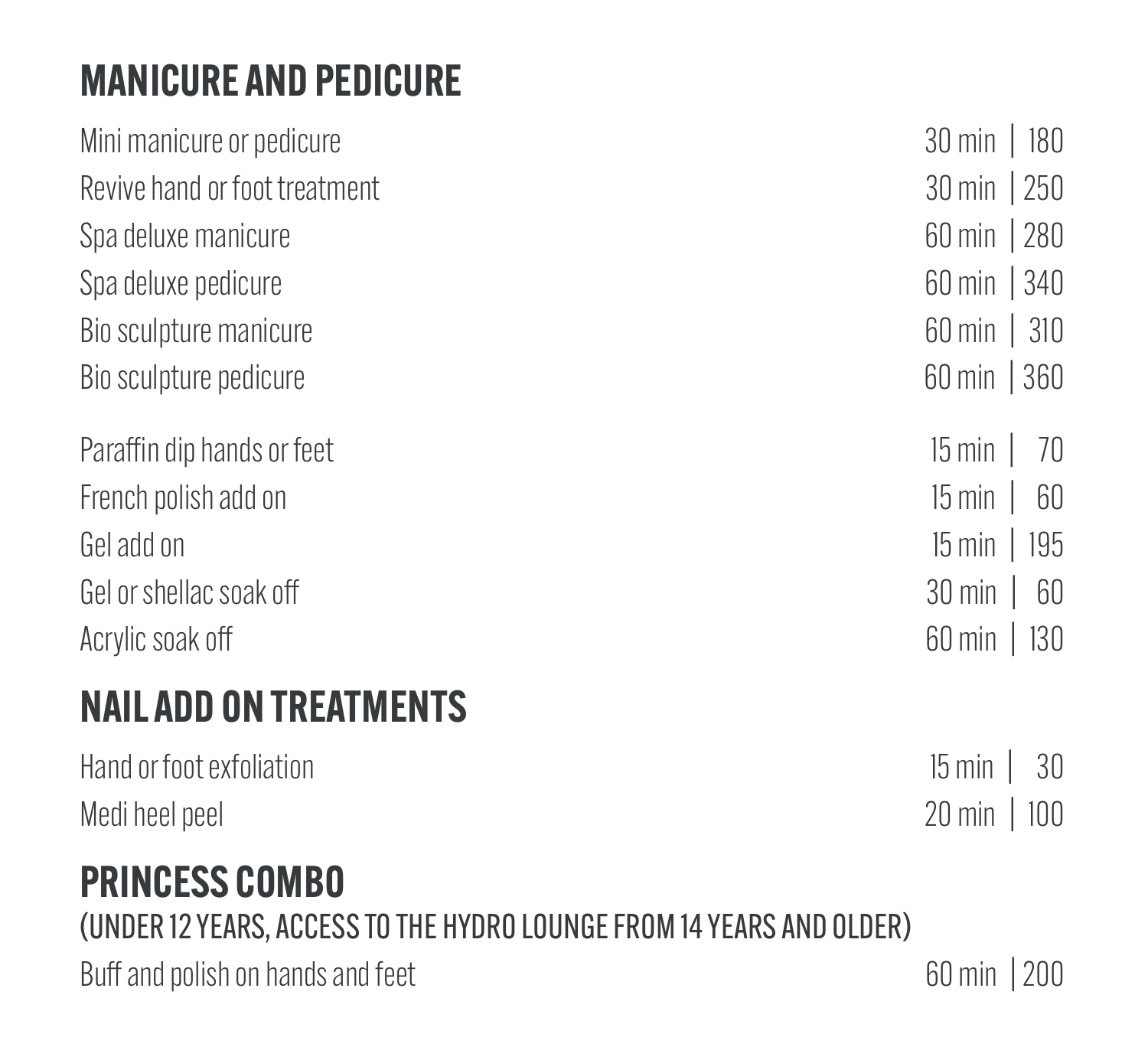#### AMPLIFY YOUR NAILS

Natural tip acrylic 120 min | 420 French tip acrylic 150 min | 480 Tip with gel overlay 120 min | 500 Acrylic overlay with gel colour 150 min | 540 Acrylic overlay with gel french 150 min | 560 Tip acrylic overlay with gel colour 150 min | 580 Tip acrylic overlay with gel french 150 min | 590 Gel form sculpture extensions 180 min | 550

Nail art per nail 15 min | 20 Nail repair per nail 15 min | 30 Tip add on per nail 15 min | 40 Gel fill 90 min | 300 Acrylic fill 120 min | 350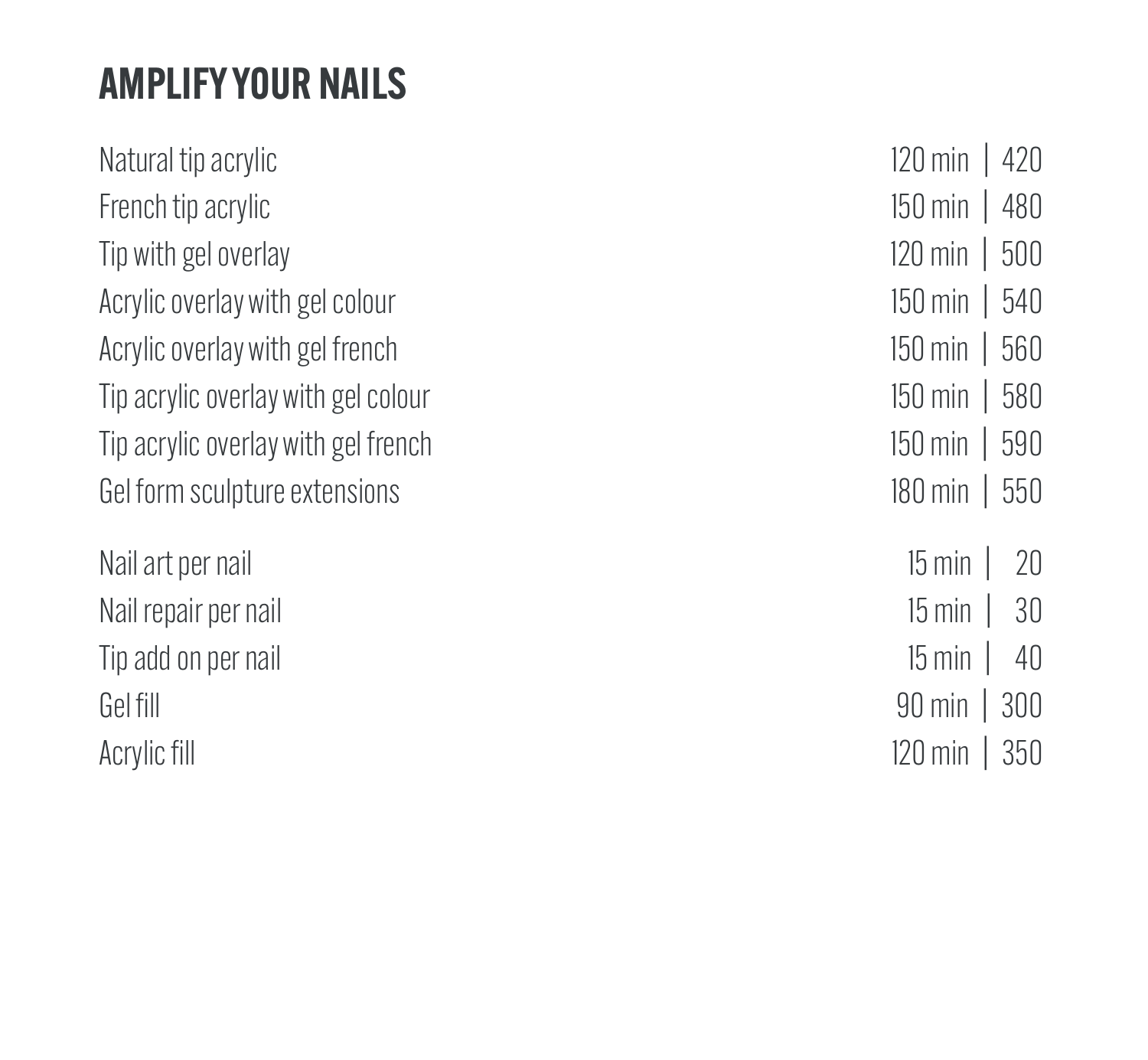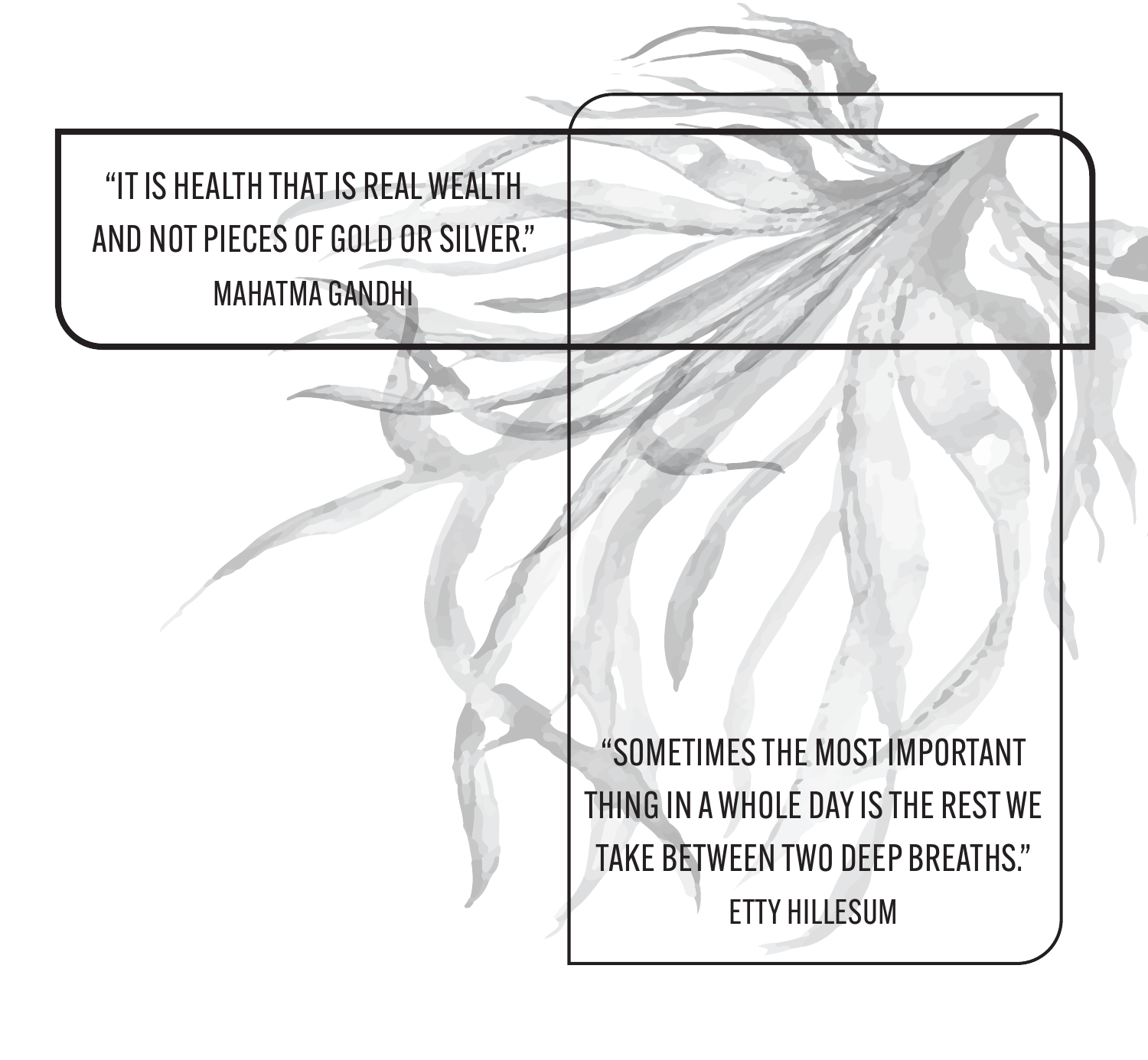#### BODY TREATMENTS

| <b>BABOR: THE BODY EXPERIENCE</b>       |                          |
|-----------------------------------------|--------------------------|
| SHAPING OR ENERGIZING                   |                          |
| Full body exfoliation                   | $30 \text{ min}$<br>390  |
| Full body exfoliation and wrap          | 900<br>$60 \text{ min}$  |
| Full body exfoliation, wrap and massage | $120 \text{ min}$   1340 |
| <b>CELLULITE TREATMENT</b>              |                          |
| Exfoliation and wrap                    | $60 \text{ min}$<br>890  |
| <b>BODY NOURISH</b>                     |                          |
| Mineral hydro bath                      | $30 \text{ min}$<br>240  |
| Salt glow                               | 390<br>$30 \text{ min}$  |
| Moroccan rasul steam cleanse            | $45$ min  <br>340        |
| Couples Moroccan rasul steam cleanse    | $45$ min  <br>410        |
| Restore back treatment                  | $45$ min  <br>440        |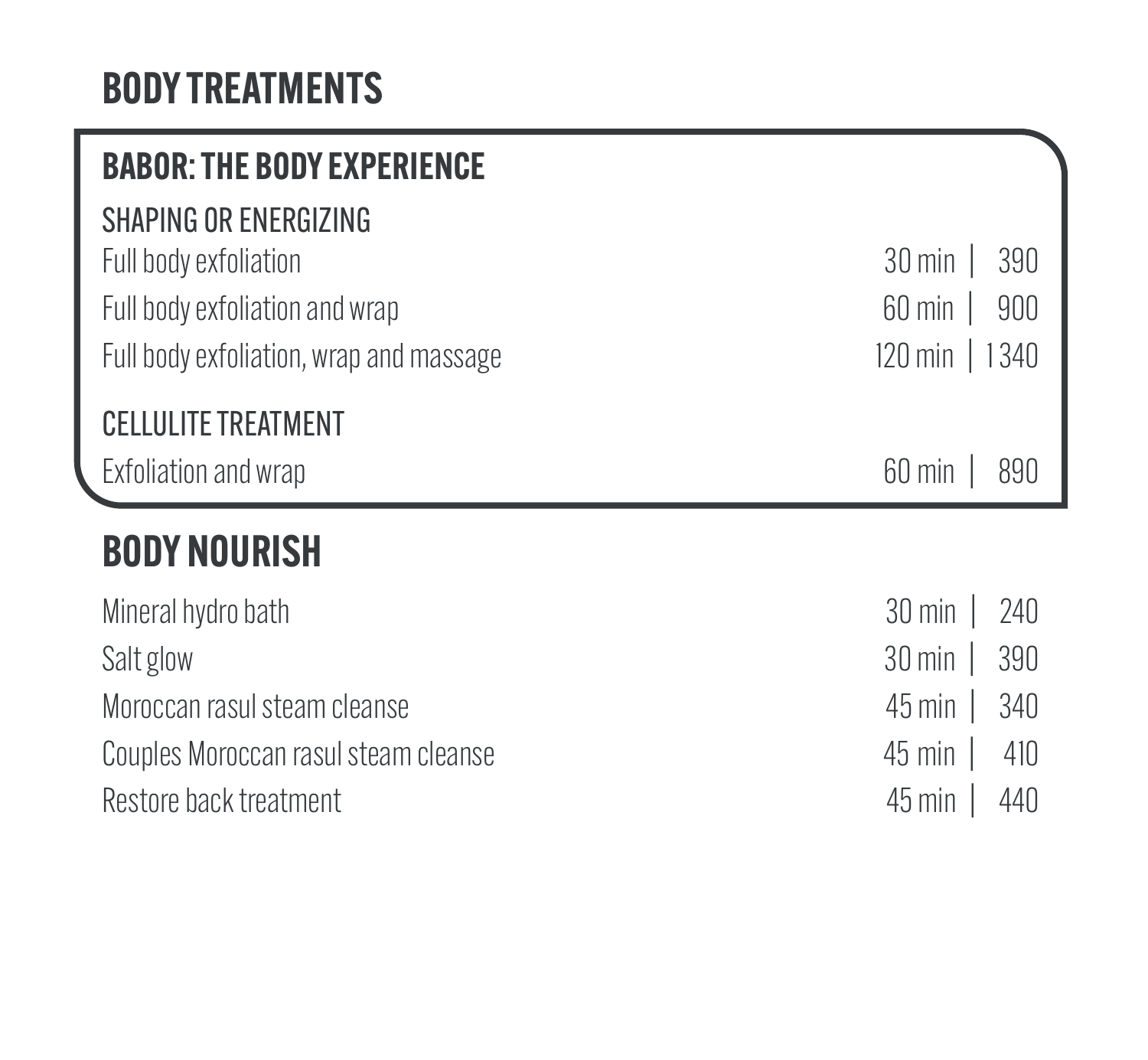# BODY TREATMENTS

| Back massage                  | $30 \text{min}$<br>400  |
|-------------------------------|-------------------------|
| Back massage                  | 435<br>$45$ min         |
| Deep tissue back massage      | 480<br>$45$ min         |
| Deep tissue full body massage | 730<br>$60 \text{ min}$ |
| Deep tissue full body massage | $90 \text{ min}$   1100 |
| Serenity massage              | $60 \text{ min}$<br>680 |
| Serenity massage              | $90 \text{ min}$<br>830 |
| Indian head massage           | $30 \text{min}$<br>375  |
| Reflexology                   | $45$ min  <br>400       |
| Pregnancy massage             | $60 \text{ min}$<br>660 |
| Soy candle massage            | $60 \text{ min}$<br>690 |
| Herbal oil massage            | 700<br>$60 \text{ min}$ |
| Seaspray couples massage p/p  | $90 \text{ min}$<br>740 |
| Hot stone massage             | $90 \text{ min}$<br>880 |
|                               |                         |
| CBD back massage              | 840<br>60 min           |
| CBD full body massage         | 90 min   1040           |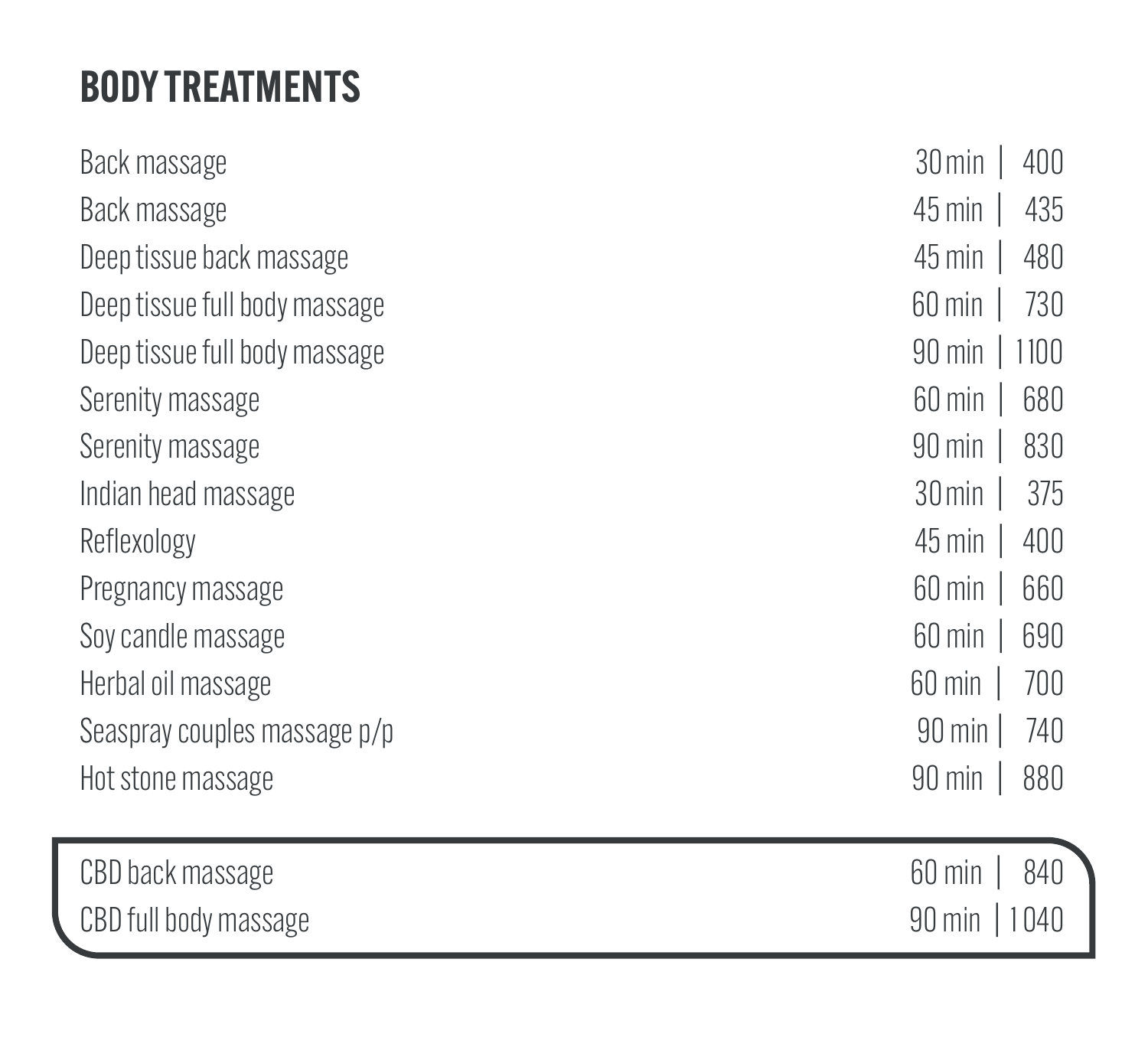#### ADD ON / IN (AVAILABLE IN CONJUNCTION WITH A BODY OR SKINCARE TREATMENT)

| Scalp massage                              | $10 \text{ min}$<br>50   |
|--------------------------------------------|--------------------------|
| Foot and ankle massage                     | $10 \text{ min}$<br>50   |
| Hand and arm massage                       | $10 \text{ min}$<br>50   |
| Nano needling                              | $15 \text{ min}$   250   |
| Hand and arm peel                          | $30 \text{ min}$   $100$ |
| Foot mask or Hand mask                     | 50                       |
| Soy candle wax or Hot stones or Herbal oil | 50                       |
| Bellabaci cupping and genie oil            | 100                      |
| Complete eye treatment                     | 160                      |
| Polyphenol algae mask                      | 180                      |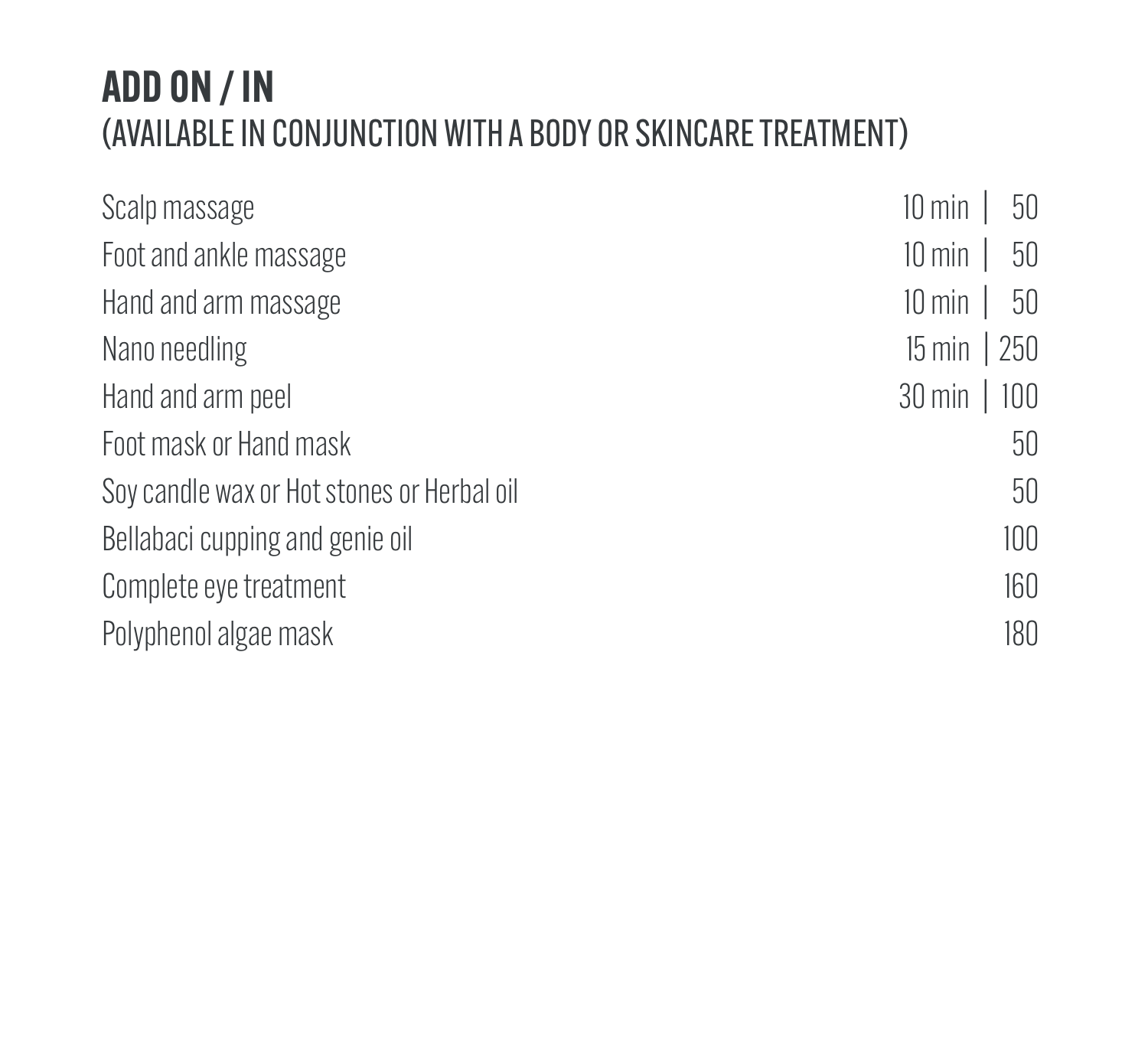# SPA AND FITNESS MEMBERSHIP

#### GYM MEMBERSHIP

Please visit our spa reception desk to enquire about our different gym membership packages on offer. daily, weekly and monthly options available

# SPA ETIQUETTE AND POLICY

Please arrive 15 minutes before your treatment starting time. Swimsuits are requested in all public areas. Cell phones must be turned off at all times. Teenagers from the age of 14 years and older are welcome when accompanied by an adult. Please be advised that Views Wellness Emporium will not be liable for any damages or personal items lost in the spa.

Complimentary use of the facilities is available for one hour prior to or after any, spa body or facial treatment.

## CANCELLATION POLICY

Any appointment that is not cancelled within a 24-hour notice period, will incur a 100% cancellation fee on all treatments.